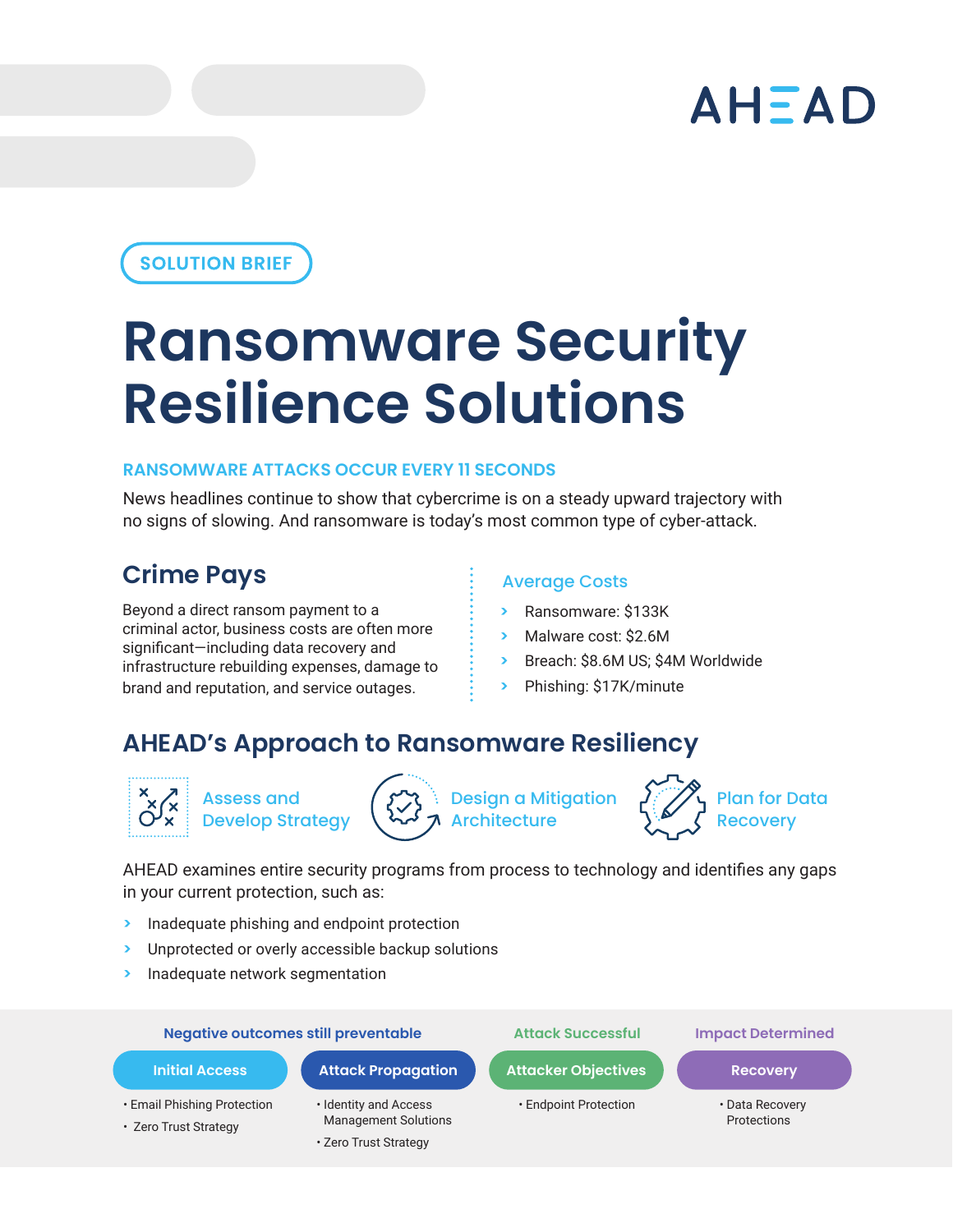# **Trust Absolutely No One**

Zero-Trust Architectures are strongly recommended to help mitigate common data breaches and ransomware attacks.



**Verify Every User & Device**

Require secure and authenticated access to all resources



## **Adopt Least Privileges**

Provide only necessary privileges required to complete work



# **Intelligently Limit Access**

Use visibility, analytics, and automation to police policies

# **Network**

Segmentation effectively protects IT systems from ransomware attacks, dividing a larger network into smaller sub-networks with limited inter-connectivity between them.

- **>** Macro/micro segmentation
- **>** Firewall architectures and placement
- **>** Secure Access Service Edge (SASE)

# **Identity & Access Management (IAM)**

A zero-trust IAM overlay across the following areas ensures only the right users have appropriate access to technology resources, such as: application, user, and workplace.

# **Privileged Accounts Usage**

Includes solutions for access and management, account lifecycle management, Single Sign On (SSO) options and multi-factor authentication (MFA)